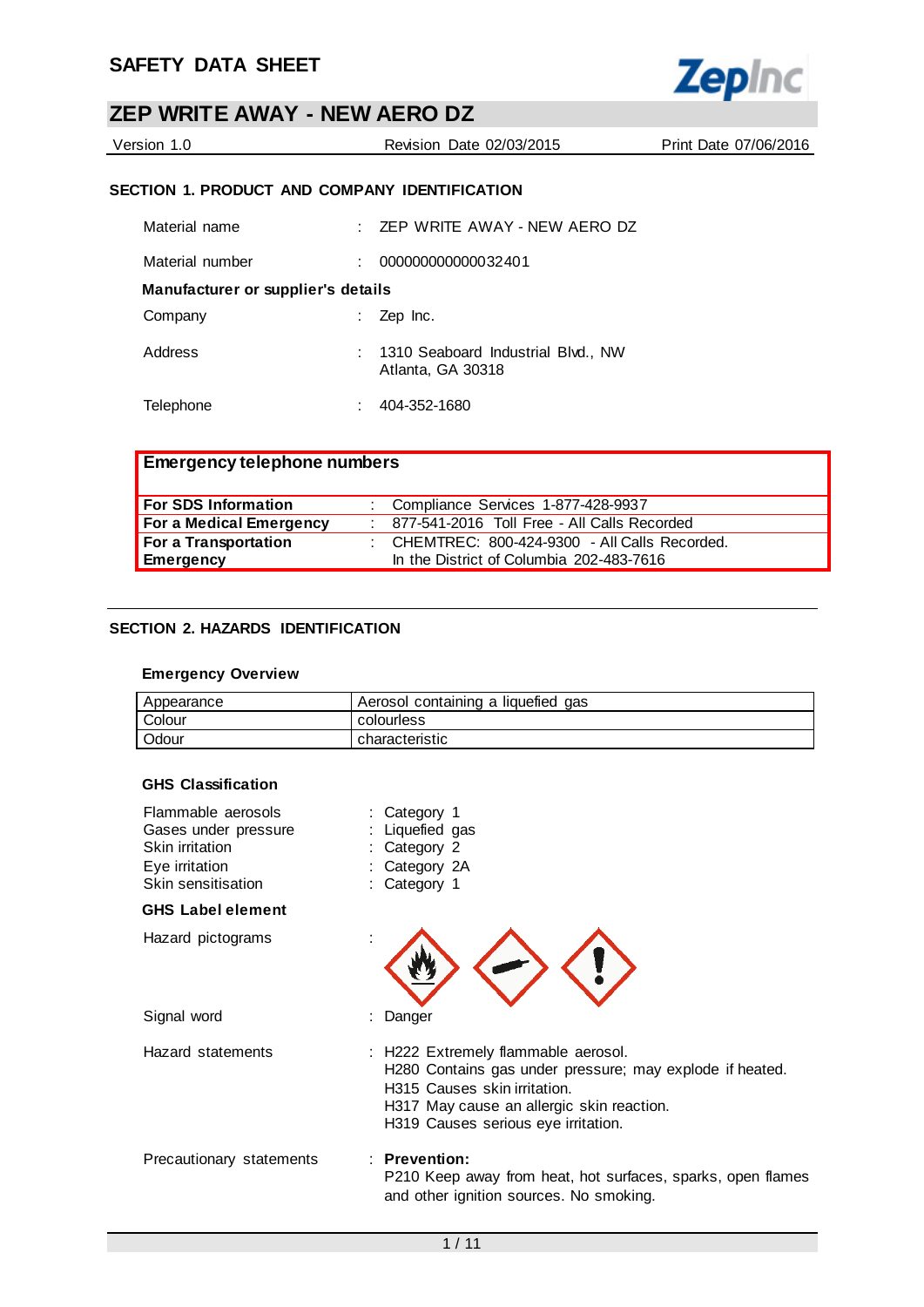

| Version 1.0                     | Revision Date 02/03/2015                                                                                                                                                                                                                                                                                                                                                                                                                                                                                                                                                                                                                                                                                                                                                                                                                                                                                                                                                                                                                                                                         | Print Date 07/06/2016 |
|---------------------------------|--------------------------------------------------------------------------------------------------------------------------------------------------------------------------------------------------------------------------------------------------------------------------------------------------------------------------------------------------------------------------------------------------------------------------------------------------------------------------------------------------------------------------------------------------------------------------------------------------------------------------------------------------------------------------------------------------------------------------------------------------------------------------------------------------------------------------------------------------------------------------------------------------------------------------------------------------------------------------------------------------------------------------------------------------------------------------------------------------|-----------------------|
|                                 | P211 Do not spray on an open flame or other ignition source.<br>P251 Pressurized container: Do not pierce or burn, even after<br>use.<br>P261 Avoid breathing dust/ fume/ gas/ mist/ vapours/ spray.<br>P264 Wash skin thoroughly after handling.<br>P272 Contaminated work clothing should not be allowed out of<br>the workplace.<br>P280 Wear eye protection/ face protection.<br>P280 Wear protective gloves.<br>Response:<br>P302 + P352 IF ON SKIN: Wash with plenty of soap and water.<br>P305 + P351 + P338 IF IN EYES: Rinse cautiously with water<br>for several minutes. Remove contact lenses, if present and<br>easy to do. Continue rinsing.<br>P333 + P313 If skin irritation or rash occurs: Get medical<br>advice/ attention.<br>P337 + P313 If eye irritation persists: Get medical advice/<br>attention.<br>P362 Take off contaminated clothing and wash before reuse.<br>Storage:<br>P410 + P412 Protect from sunlight. Do not expose to<br>temperatures exceeding 50 °C/ 122 °F.<br>Disposal:<br>P501 Dispose of contents/container in accordance with local<br>regulation. |                       |
| <b>Potential Health Effects</b> |                                                                                                                                                                                                                                                                                                                                                                                                                                                                                                                                                                                                                                                                                                                                                                                                                                                                                                                                                                                                                                                                                                  |                       |
| Carcinogenicity:                |                                                                                                                                                                                                                                                                                                                                                                                                                                                                                                                                                                                                                                                                                                                                                                                                                                                                                                                                                                                                                                                                                                  |                       |
| <b>IARC</b>                     | No component of this product present at levels greater than or<br>equal to 0.1% is identified as probable, possible or confirmed<br>human carcinogen by IARC.                                                                                                                                                                                                                                                                                                                                                                                                                                                                                                                                                                                                                                                                                                                                                                                                                                                                                                                                    |                       |
| <b>ACGIH</b>                    | Confirmed animal carcinogen with unknown relevance to<br>humans<br>ethanol                                                                                                                                                                                                                                                                                                                                                                                                                                                                                                                                                                                                                                                                                                                                                                                                                                                                                                                                                                                                                       | 64-17-5               |
| <b>OSHA</b>                     | No component of this product present at levels greater than or<br>equal to 0.1% is identified as a carcinogen or potential<br>carcinogen by OSHA.                                                                                                                                                                                                                                                                                                                                                                                                                                                                                                                                                                                                                                                                                                                                                                                                                                                                                                                                                |                       |
| <b>NTP</b>                      | No component of this product present at levels greater than or<br>equal to 0.1% is identified as a known or anticipated carcinogen<br>by NTP.                                                                                                                                                                                                                                                                                                                                                                                                                                                                                                                                                                                                                                                                                                                                                                                                                                                                                                                                                    |                       |

#### **SECTION 3. COMPOSITION/INFORMATION ON INGREDIENTS**

Substance / Mixture : Mixture

#### **Hazardous components**

| l Chemical Name      | CAS-No.    | Concentration [%]    |
|----------------------|------------|----------------------|
| ethanol              | 64-17-5    | $\ge$ 20 - < 30      |
| alkanes, C12-14-iso- | 68551-19-9 | $\ge$ = 20 - < 30    |
| benzyl alcohol       | 100-51-6   | $\vert$ >= 20 - < 30 |
| Citrus, ext.         | 94266-47-4 | $\vert$ >= 10 - < 20 |
| butane               | 106-97-8   | $\ge$ = 5 - < 10     |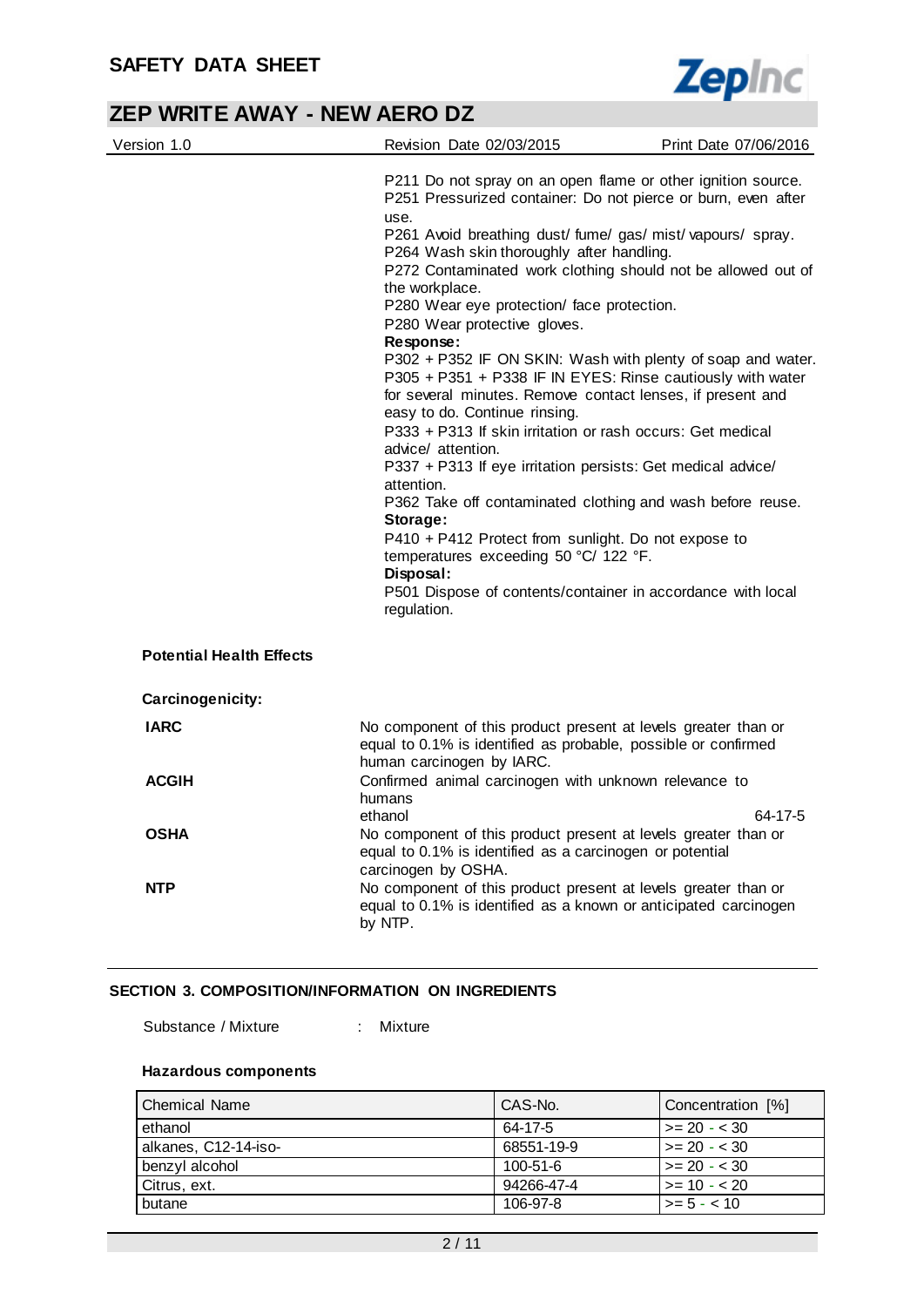# **SAFETY DATA SHEET**



# **ZEP WRITE AWAY - NEW AERO DZ**

| Version 1.0                          | Revision Date 02/03/2015                                                                                                                                                                          |                                                                                                                                                                                                 | Print Date 07/06/2016 |
|--------------------------------------|---------------------------------------------------------------------------------------------------------------------------------------------------------------------------------------------------|-------------------------------------------------------------------------------------------------------------------------------------------------------------------------------------------------|-----------------------|
| propane                              |                                                                                                                                                                                                   | 74-98-6                                                                                                                                                                                         | $>= 1 - 5$            |
| <b>SECTION 4. FIRST AID MEASURES</b> |                                                                                                                                                                                                   |                                                                                                                                                                                                 |                       |
| General advice                       |                                                                                                                                                                                                   | : Show this safety data sheet to the doctor in attendance.<br>Do not leave the victim unattended.                                                                                               |                       |
| If inhaled                           | advice.                                                                                                                                                                                           | : If unconscious place in recovery position and seek medical<br>If symptoms persist, call a physician.                                                                                          |                       |
| In case of skin contact              | : If skin irritation persists, call a physician.<br>If on skin, rinse well with water.<br>If on clothes, remove clothes.<br>Wash off immediately with plenty of water for at least 15<br>minutes. |                                                                                                                                                                                                 |                       |
| In case of eye contact               | : Remove contact lenses.<br>attention.                                                                                                                                                            | Immediately flush eyes for at least 15 minutes. Get medical<br>Keep eye wide open while rinsing.                                                                                                |                       |
| If swallowed                         | Keep respiratory tract clear.                                                                                                                                                                     | Never give anything by mouth to an unconscious person.<br>If symptoms persist, call a physician.<br>DO NOT induce vomiting unless directed to do so by a<br>physician or poison control center. |                       |

### **SECTION 5. FIREFIGHTING MEASURES**

| Suitable extinguishing media            | : Alcohol-resistant foam<br>Carbon dioxide (CO2)<br>Dry chemical                                                                                                                                                                                                                                                                                                                         |
|-----------------------------------------|------------------------------------------------------------------------------------------------------------------------------------------------------------------------------------------------------------------------------------------------------------------------------------------------------------------------------------------------------------------------------------------|
| Unsuitable extinguishing<br>media       | : High volume water jet                                                                                                                                                                                                                                                                                                                                                                  |
| Specific hazards during<br>firefighting | : Do not allow run-off from fire fighting to enter drains or water<br>courses.                                                                                                                                                                                                                                                                                                           |
| Hazardous combustion<br>products        | : Carbon dioxide (CO2)<br>Carbon monoxide<br>Smoke                                                                                                                                                                                                                                                                                                                                       |
| Specific extinguishing<br>methods       | : Use extinguishing measures that are appropriate to local<br>circumstances and the surrounding environment.                                                                                                                                                                                                                                                                             |
| Further information                     | : Collect contaminated fire extinguishing water separately. This<br>must not be discharged into drains.<br>Fire residues and contaminated fire extinguishing water must<br>be disposed of in accordance with local regulations.<br>For safety reasons in case of fire, cans should be stored<br>separately in closed containments.<br>Use a water spray to cool fully closed containers. |
| Special protective equipment            | : Wear self-contained breathing apparatus for firefighting if                                                                                                                                                                                                                                                                                                                            |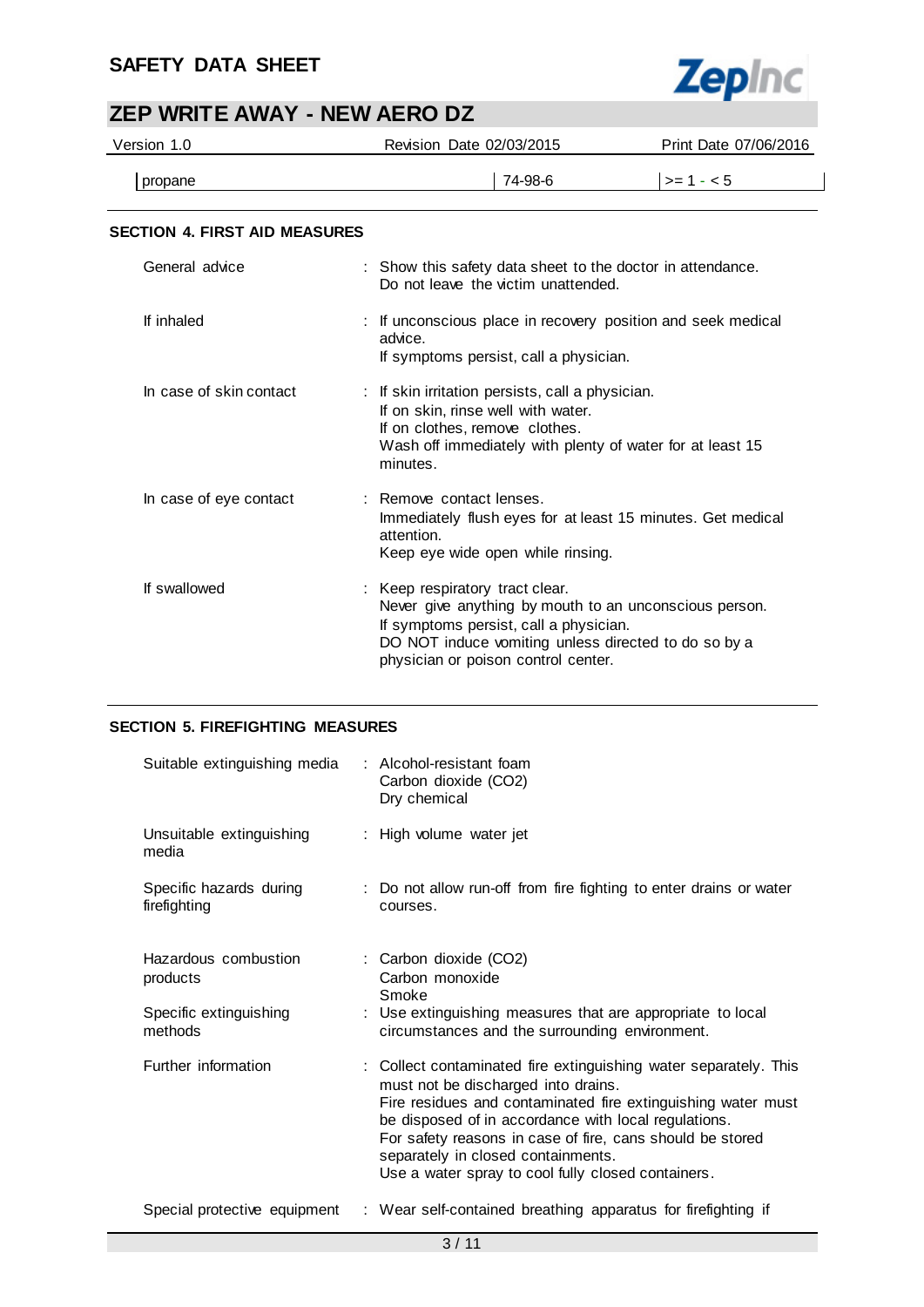

Version 1.0 Revision Date 02/03/2015 Print Date 07/06/2016

for firefighters necessary.

#### **SECTION 6. ACCIDENTAL RELEASE MEASURES**

| Personal precautions,<br>protective equipment and<br>emergency procedures | : Use personal protective equipment.<br>Ensure adequate ventilation.<br>Remove all sources of ignition.<br>Evacuate personnel to safe areas.<br>Beware of vapours accumulating to form explosive<br>concentrations. Vapours can accumulate in low areas. |
|---------------------------------------------------------------------------|----------------------------------------------------------------------------------------------------------------------------------------------------------------------------------------------------------------------------------------------------------|
| Environmental precautions                                                 | : Prevent product from entering drains.<br>Prevent further leakage or spillage if safe to do so.<br>If the product contaminates rivers and lakes or drains inform<br>respective authorities.                                                             |
| Methods and materials for<br>containment and cleaning up                  | : Soak up with inert absorbent material (e.g. sand, silica gel,<br>acid binder, universal binder, sawdust).<br>Sweep up or vacuum up spillage and collect in suitable<br>container for disposal.                                                         |

### **SECTION 7. HANDLING AND STORAGE**

| Advice on safe handling     | : For personal protection see section 8.<br>Smoking, eating and drinking should be prohibited in the<br>application area.<br>Do not breathe vapours/dust.<br>Avoid exposure - obtain special instructions before use.<br>Avoid contact with skin and eyes.                                                                                                                                                                                 |
|-----------------------------|--------------------------------------------------------------------------------------------------------------------------------------------------------------------------------------------------------------------------------------------------------------------------------------------------------------------------------------------------------------------------------------------------------------------------------------------|
| Conditions for safe storage | : BEWARE: Aerosol is pressurized. Keep away from direct sun<br>exposure and temperatures over 50 °C. Do not open by force<br>or throw into fire even after use. Do not spray on flames or<br>red-hot objects.<br>Observe label precautions.<br>Electrical installations / working materials must comply with<br>the technological safety standards.<br>Keep container tightly closed in a dry and well-ventilated<br>place.<br>No smoking. |
| Materials to avoid          | : Oxidizing agents                                                                                                                                                                                                                                                                                                                                                                                                                         |

### **SECTION 8. EXPOSURE CONTROLS/PERSONAL PROTECTION**

#### **Components with workplace control parameters**

| Components | CAS-No. | Value type<br>(Form of<br>exposure) | Control<br>parameters<br>Permissible<br>concentration | <b>Basis</b> |
|------------|---------|-------------------------------------|-------------------------------------------------------|--------------|
| ethanol    | 64-17-5 | <b>TWA</b>                          | $1,000$ ppm                                           | <b>ACGIH</b> |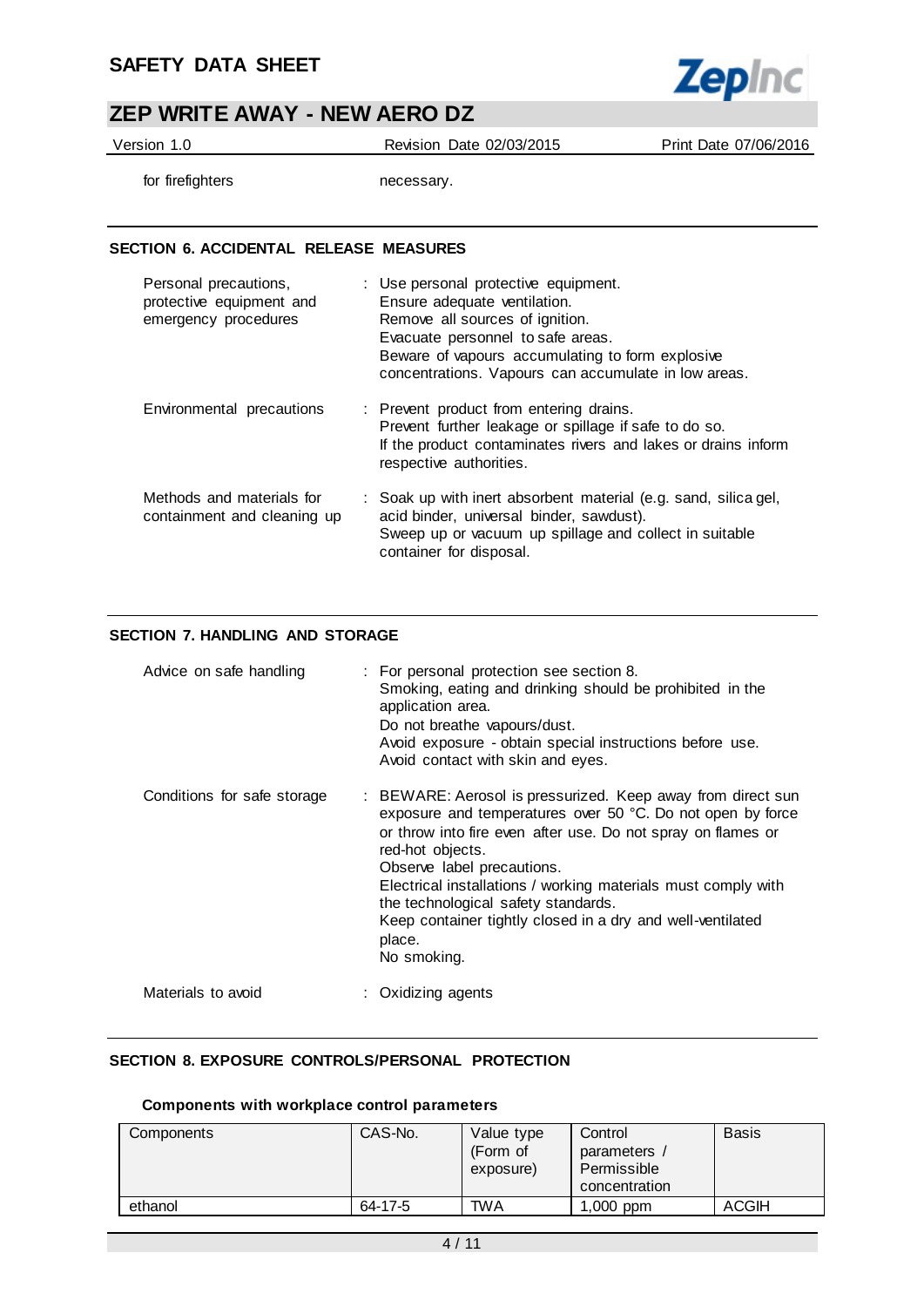

| Version 1.0    |          | Revision Date 02/03/2015 |                          | Print Date 07/06/2016 |
|----------------|----------|--------------------------|--------------------------|-----------------------|
|                |          | <b>TWA</b>               | 1,000 ppm<br>1,900 mg/m3 | NIOSH REL             |
|                |          | <b>TWA</b>               | 1,000 ppm<br>1,900 mg/m3 | OSHA Z-1              |
|                |          | <b>TWA</b>               | 1,000 ppm<br>1,900 mg/m3 | OSHA P0               |
| benzyl alcohol | 100-51-6 | <b>TWA</b>               | 10 ppm                   | US WEEL               |
| butane         | 106-97-8 | <b>TWA</b>               | 800 ppm                  | NIOSH REL             |
|                |          |                          | 1,900 mg/m3              |                       |
|                |          | <b>TWA</b>               | 800 ppm<br>1,900 mg/m3   | OSHA P0               |
| propane        | 74-98-6  | TWA                      | 1,000 ppm                | <b>ACGIH</b>          |
|                |          | <b>TWA</b>               | 1,000 ppm<br>1,800 mg/m3 | NIOSH REL             |
|                |          | <b>TWA</b>               | 1,000 ppm<br>1,800 mg/m3 | OSHA Z-1              |
|                |          | <b>TWA</b>               | 1,000 ppm<br>1,800 mg/m3 | OSHA P0               |

| Personal protective equipment |                                                                                                                                                                       |
|-------------------------------|-----------------------------------------------------------------------------------------------------------------------------------------------------------------------|
| Respiratory protection        | : In the case of vapour formation use a respirator with an<br>approved filter.<br>In the case of dust or aerosol formation use respirator with an<br>approved filter. |
| Hand protection               |                                                                                                                                                                       |
| Remarks                       | : The suitability for a specific workplace should be discussed<br>with the producers of the protective gloves.                                                        |
| Eye protection                | : Eye wash bottle with pure water<br>Tightly fitting safety goggles<br>Wear face-shield and protective suit for abnormal processing<br>problems.                      |
| Skin and body protection      | : impervious clothing<br>Choose body protection according to the amount and<br>concentration of the dangerous substance at the work place.                            |
| Hygiene measures              | : When using do not eat or drink.<br>When using do not smoke.<br>Wash hands before breaks and at the end of workday.                                                  |

### **SECTION 9. PHYSICAL AND CHEMICAL PROPERTIES**

| Appearance      | : Aerosol containing a liquefied gas |
|-----------------|--------------------------------------|
| Colour          | $:$ colourless                       |
| Odour           | : characteristic                     |
| Odour Threshold | ∴no data available                   |
| pН              | : not applicable                     |
|                 |                                      |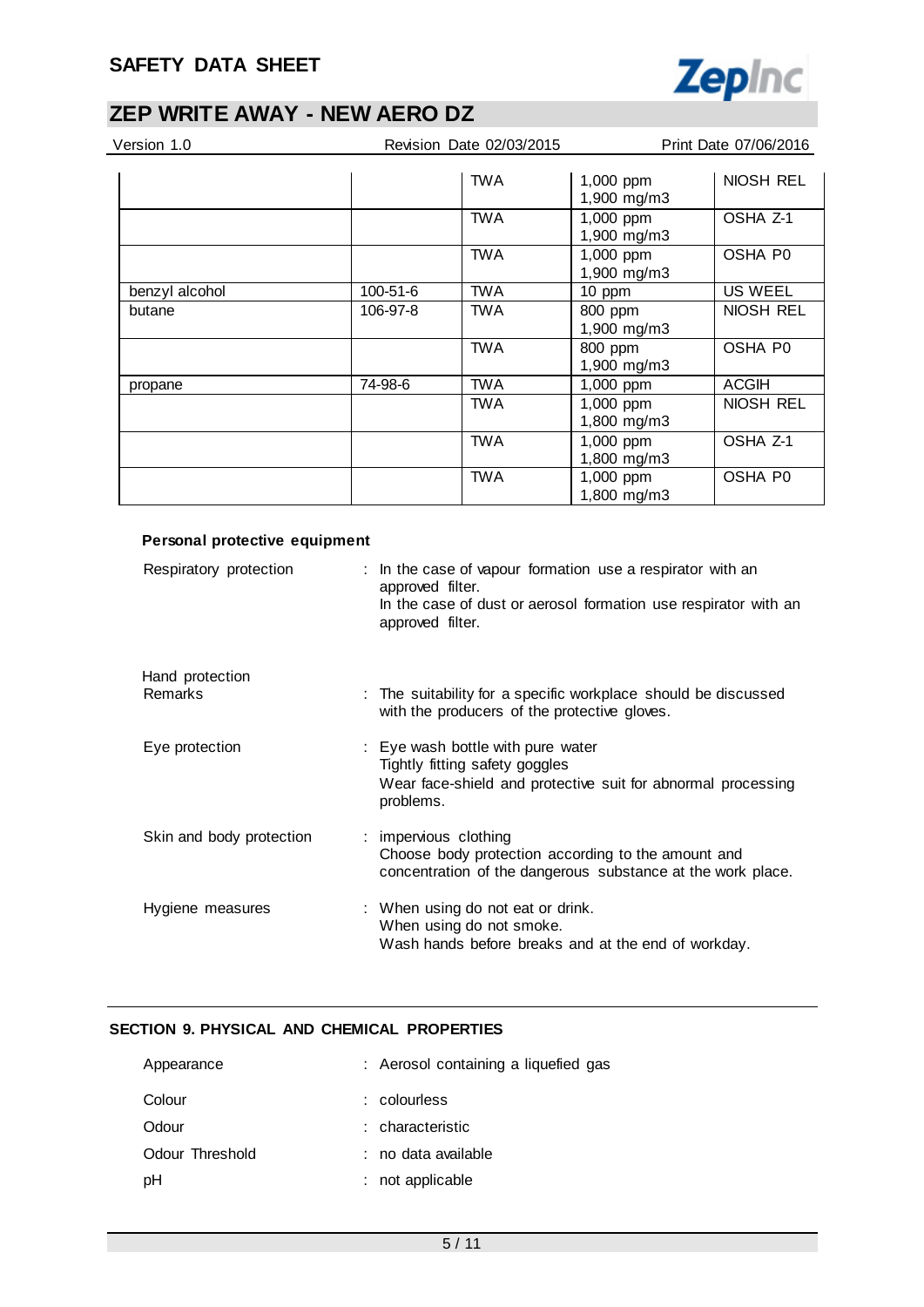## **SAFETY DATA SHEET**



# **ZEP WRITE AWAY - NEW AERO DZ**

| Version 1.0                                | Revision Date 02/03/2015 | Print Date 07/06/2016 |
|--------------------------------------------|--------------------------|-----------------------|
| Melting point/freezing point               | : not applicable         |                       |
| Boiling point                              | : 79.44 °C               |                       |
| Flash point                                | no data available        |                       |
| Evaporation rate                           | : not determined         |                       |
| Upper explosion limit                      | : no data available      |                       |
| Lower explosion limit                      | no data available        |                       |
| Vapour pressure                            | : not applicable         |                       |
| Relative vapour density                    | : no data available      |                       |
| Density                                    | : $0.844$ g/cm3          |                       |
| Solubility(ies)                            |                          |                       |
| Water solubility                           | : insoluble              |                       |
| Partition coefficient: n-<br>octanol/water | : no data available      |                       |
| Auto-ignition temperature                  | : not determined         |                       |
| Thermal decomposition                      | : no data available      |                       |
| Viscosity                                  |                          |                       |
| Viscosity, kinematic                       | : not applicable         |                       |
| Heat of combustion                         | : $39.23$ kJ/g           |                       |

### **SECTION 10. STABILITY AND REACTIVITY**

| Reactivity                            | Stable                                         |
|---------------------------------------|------------------------------------------------|
| Chemical stability                    | : Stable under normal conditions.              |
| Possibility of hazardous<br>reactions | : Vapours may form explosive mixture with air. |
| Conditions to avoid                   | : Heat, flames and sparks.                     |
| Incompatible materials                | : Oxidizing agents                             |
| Hazardous decomposition<br>products   | : Carbon oxides                                |

### **SECTION 11. TOXICOLOGICAL INFORMATION**

#### **Acute toxicity**

#### **Product:**

| Acute oral toxicity | : Acute toxicity estimate : 2,020 mg/kg |
|---------------------|-----------------------------------------|
|                     | Method: Calculation method              |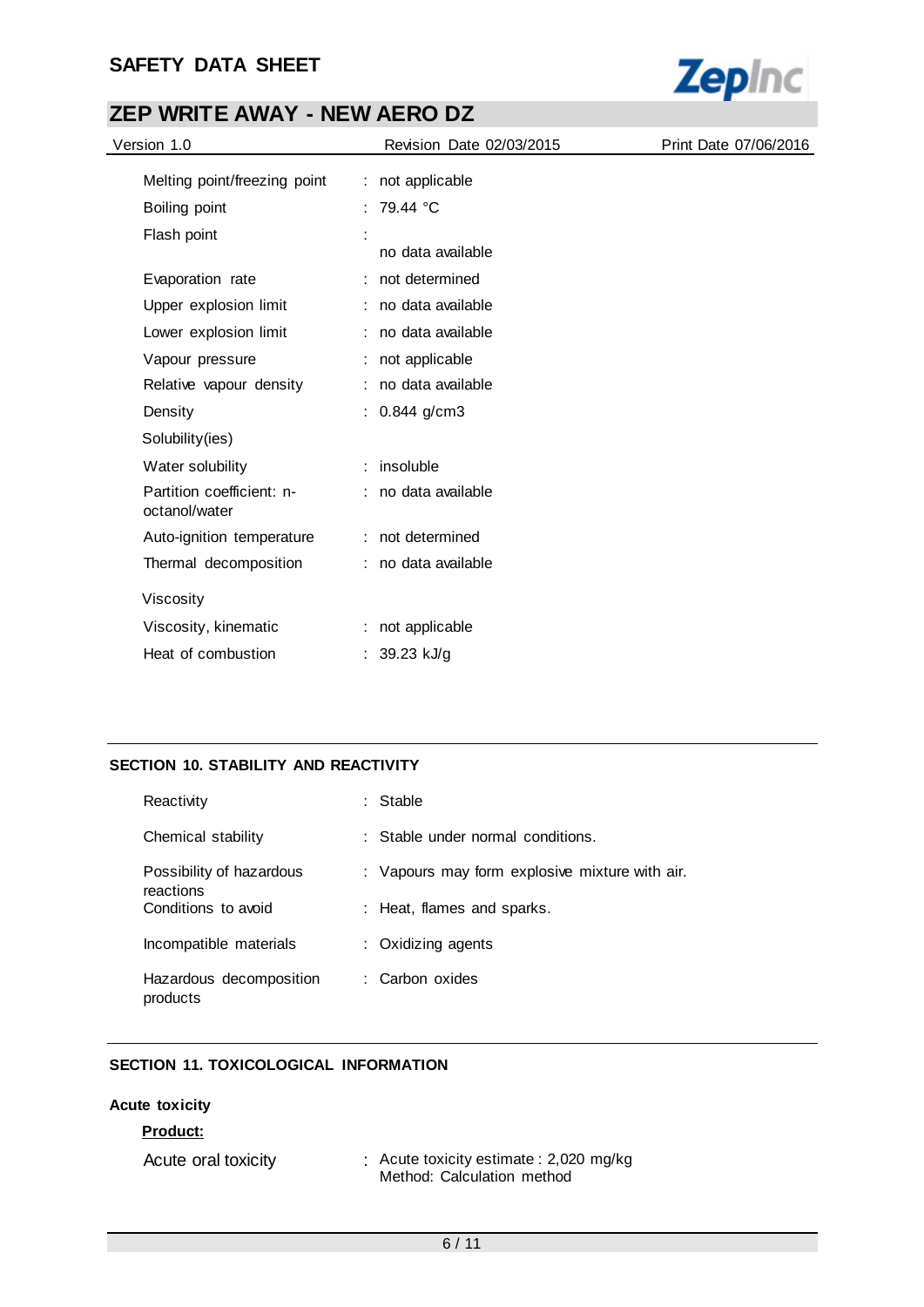

| Version 1.0                                                                                  | Revision Date 02/03/2015                                                                                                | Print Date 07/06/2016 |
|----------------------------------------------------------------------------------------------|-------------------------------------------------------------------------------------------------------------------------|-----------------------|
| Acute inhalation toxicity                                                                    | : Acute toxicity estimate : 6.06 mg/l<br>Exposure time: 4 h<br>Test atmosphere: dust/mist<br>Method: Calculation method |                       |
| <b>Components:</b>                                                                           |                                                                                                                         |                       |
| benzyl alcohol:<br>Acute dermal toxicity                                                     | : LD50 rabbit: 1,250 mg/kg                                                                                              |                       |
| <b>Skin corrosion/irritation</b>                                                             |                                                                                                                         |                       |
| Product:                                                                                     |                                                                                                                         |                       |
| Remarks: Irritating to skin.                                                                 |                                                                                                                         |                       |
| Serious eye damage/eye irritation                                                            |                                                                                                                         |                       |
| <b>Product:</b>                                                                              |                                                                                                                         |                       |
| Remarks: Severe eye irritation                                                               |                                                                                                                         |                       |
| Respiratory or skin sensitisation                                                            |                                                                                                                         |                       |
| Product:                                                                                     |                                                                                                                         |                       |
| Remarks: Causes sensitisation.                                                               |                                                                                                                         |                       |
| Germ cell mutagenicity                                                                       |                                                                                                                         |                       |
| no data available                                                                            |                                                                                                                         |                       |
| Carcinogenicity                                                                              |                                                                                                                         |                       |
| no data available                                                                            |                                                                                                                         |                       |
| <b>Reproductive toxicity</b>                                                                 |                                                                                                                         |                       |
| no data available                                                                            |                                                                                                                         |                       |
| ethanol:<br>alkanes, C12-14-iso-:<br>benzyl alcohol:<br>Citrus, ext.:<br>butane:<br>propane: |                                                                                                                         |                       |
| <b>STOT - single exposure</b>                                                                |                                                                                                                         |                       |
| no data available                                                                            |                                                                                                                         |                       |
| <b>STOT - repeated exposure</b>                                                              |                                                                                                                         |                       |
| no data available                                                                            |                                                                                                                         |                       |
| <b>Aspiration toxicity</b>                                                                   |                                                                                                                         |                       |
| no data available                                                                            |                                                                                                                         |                       |
| <b>Further information</b>                                                                   |                                                                                                                         |                       |
| Product:                                                                                     |                                                                                                                         |                       |

Remarks: no data available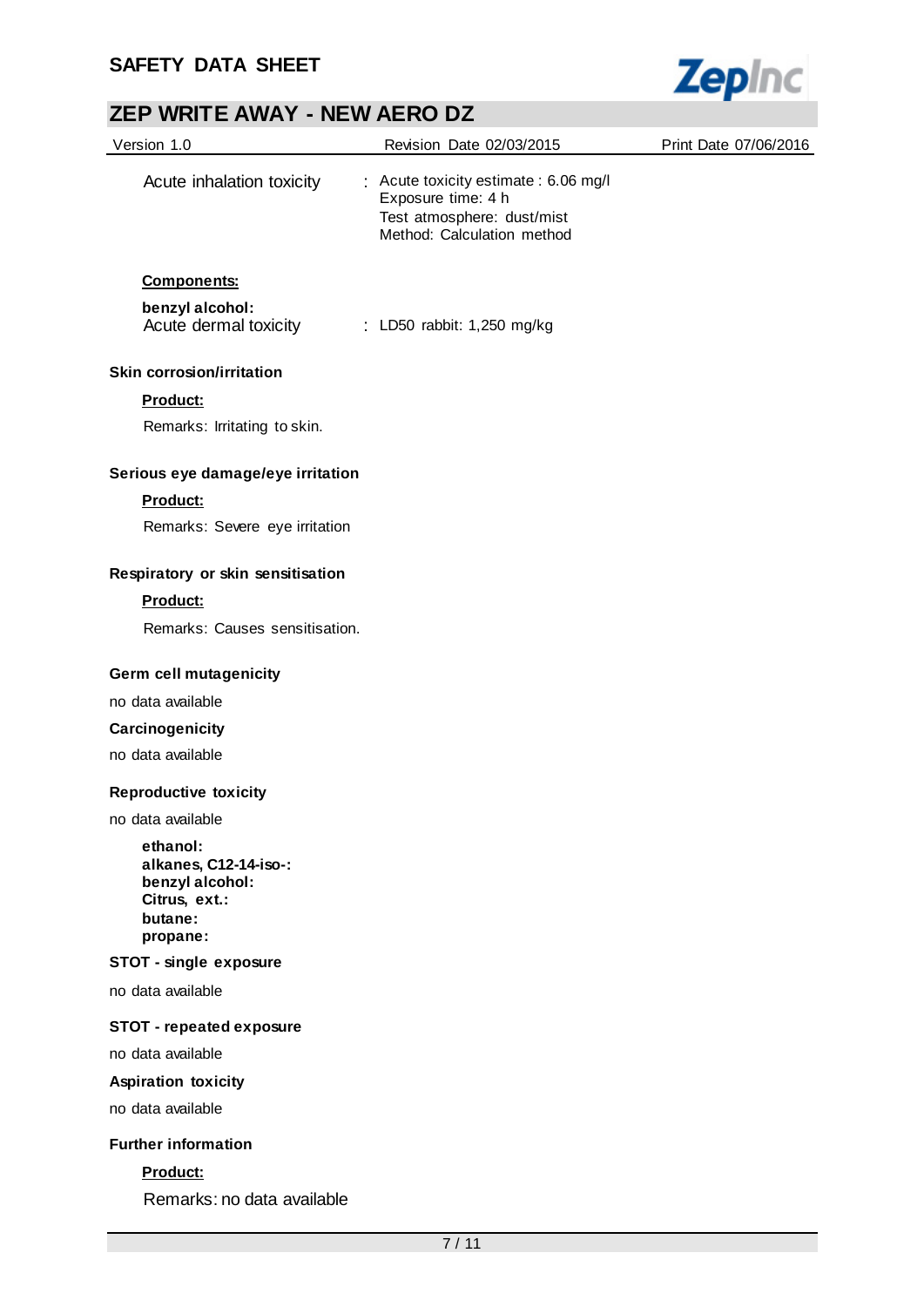

Version 1.0 Revision Date 02/03/2015 Print Date 07/06/2016

Remarks: no data available

#### **SECTION 12. ECOLOGICAL INFORMATION**

#### **Ecotoxicity**

no data available

#### **Persistence and degradability**

no data available **Bioaccumulative potential**

#### **Product:**

| Partition coefficient: n-<br>octanol/water<br><b>Components:</b>         | : Remarks: no data available                                                                                                                                                   |
|--------------------------------------------------------------------------|--------------------------------------------------------------------------------------------------------------------------------------------------------------------------------|
| benzyl alcohol:<br>Partition coefficient: n-<br>octanol/water<br>butane: | : Pow: 0.87                                                                                                                                                                    |
| Partition coefficient: n-<br>octanol/water                               | : Pow: 2.89                                                                                                                                                                    |
| <b>Mobility in soil</b>                                                  |                                                                                                                                                                                |
| no data available                                                        |                                                                                                                                                                                |
| Other adverse effects                                                    |                                                                                                                                                                                |
| no data available<br><b>Product:</b>                                     |                                                                                                                                                                                |
| Regulation                                                               | 40 CFR Protection of Environment; Part 82 Protection of<br>Stratospheric Ozone - CAA Section 602 Class I<br><b>Substances</b>                                                  |
| Remarks                                                                  | This product neither contains, nor was manufactured<br>with a Class I or Class II ODS as defined by the U.S.<br>Clean Air Act Section 602 (40 CFR 82, Subpt. A, App.A<br>+ B). |
| Additional ecological<br>information                                     | : no data available                                                                                                                                                            |
|                                                                          | An environmental hazard cannot be excluded in the<br>event of unprofessional handling or disposal., Toxic to<br>aquatic life.                                                  |

#### **SECTION 13. DISPOSAL CONSIDERATIONS**

#### **Disposal methods**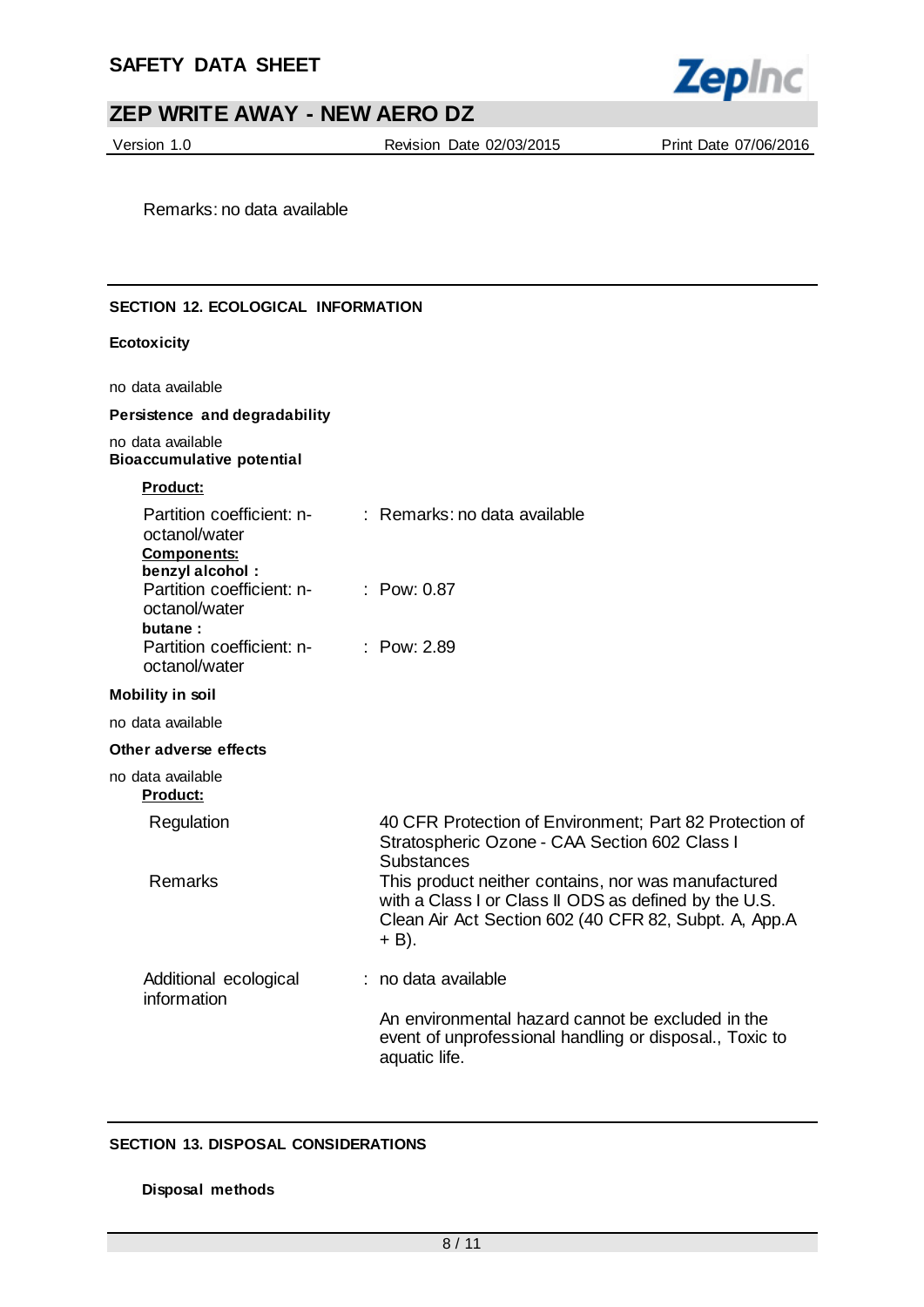

| Version 1.0            | <b>Revision Date 02/03/2015</b>                                                                                                                                                                                          | Print Date 07/06/2016 |
|------------------------|--------------------------------------------------------------------------------------------------------------------------------------------------------------------------------------------------------------------------|-----------------------|
| Waste from residues    | : The product should not be allowed to enter drains, water<br>courses or the soil.<br>Do not contaminate ponds, waterways or ditches with<br>chemical or used container.<br>Send to a licensed waste management company. |                       |
| Contaminated packaging | : Empty remaining contents.<br>Dispose of as unused product.<br>Do not re-use empty containers.<br>Do not burn, or use a cutting torch on, the empty drum.                                                               |                       |

### **SECTION 14. TRANSPORT INFORMATION**

#### **International regulation**

| <b>IATA-DGR</b>                             |                       |
|---------------------------------------------|-----------------------|
| UN/ID No.                                   | : 1950                |
| Proper shipping name                        | : Aerosols, flammable |
| Class                                       | $\cdot$ 2.1           |
| Packing group                               | : Not Assigned        |
| Labels                                      | : 2.1                 |
| Packing instruction (cargo<br>aircraft)     | : 203                 |
| Packing instruction<br>(passenger aircraft) | : 203                 |
| <b>IMDG-Code</b>                            |                       |
| UN number                                   | : 1950                |
| Proper shipping name                        | <b>AEROSOLS</b>       |
| Class                                       | $\cdot$ 2.1           |
| Packing group                               | : Not Assigned        |
| Labels                                      | $\cdot$ 2.1           |
| EmS Code                                    | : F-D. S-U            |
| Marine pollutant                            | no                    |

### **Transport in bulk according to Annex II of MARPOL 73/78 and the IBC Code**

Not applicable for product as supplied.

### **National Regulations**

| <b>49 CFR</b>        |                |
|----------------------|----------------|
| UN/ID/NA number      | : 1950         |
| Proper shipping name | : Aerosols     |
| Class                | : 2.1          |
| Packing group        | : Not Assigned |
| Labels               | : 2.1          |
| <b>ERG Code</b>      | : 126          |
| Marine pollutant     | no             |
|                      |                |

### **Special precautions for user**

not applicable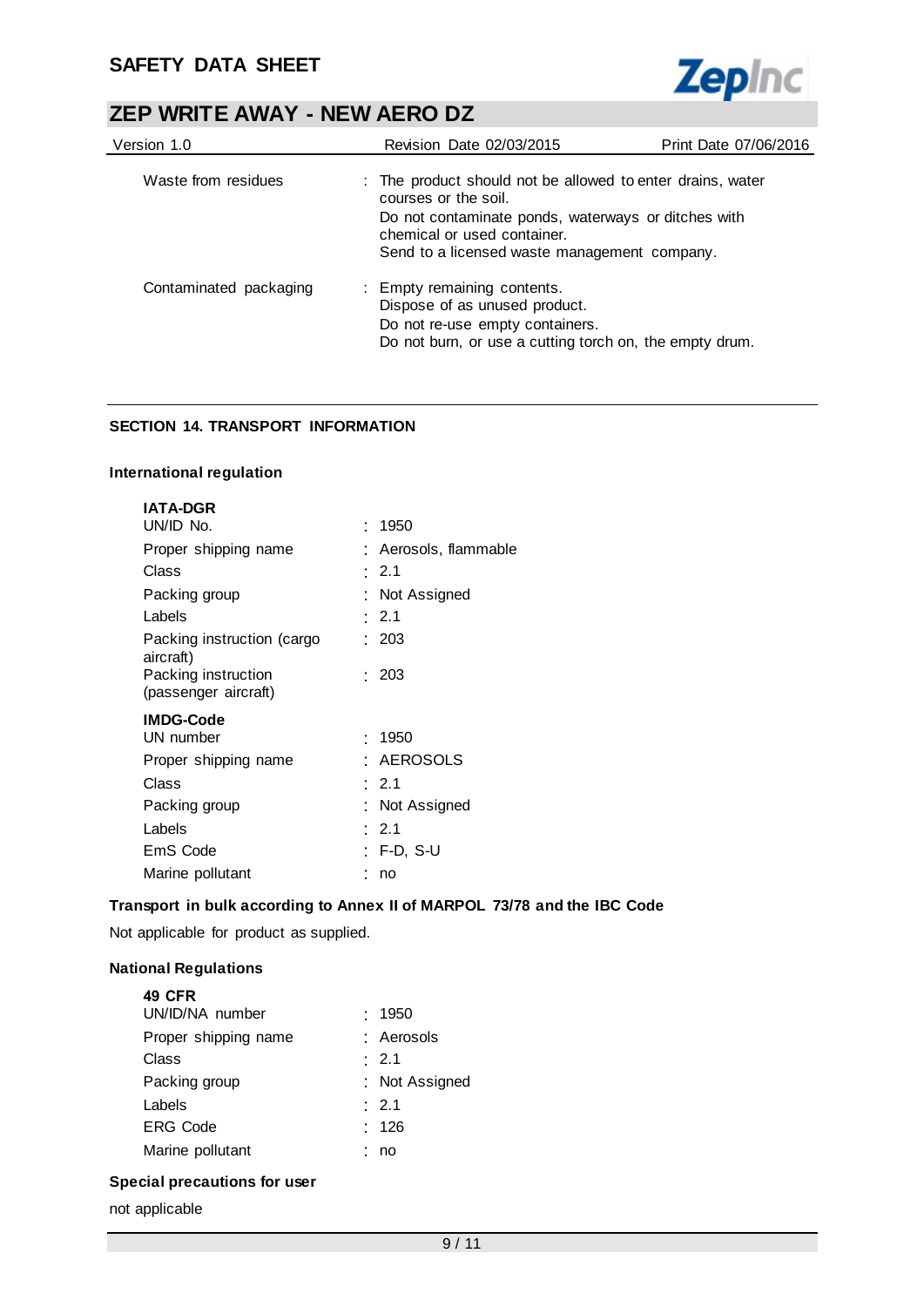

Version 1.0 Revision Date 02/03/2015 Print Date 07/06/2016

### **SECTION 15. REGULATORY INFORMATION**

#### **EPCRA - Emergency Planning and Community Right-to-Know Act**

#### **CERCLA Reportable Quantity**

This material does not contain any components with a CERCLA RQ.

#### **SARA 304 Extremely Hazardous Substances Reportable Quantity**

This material does not contain any components with a section 304 EHS RQ.

| SARA 311/312 Hazards      | : Acute Health Hazard<br>Fire Hazard<br>Sudden Release of Pressure Hazard                                                                                                                              |
|---------------------------|--------------------------------------------------------------------------------------------------------------------------------------------------------------------------------------------------------|
| <b>SARA 302</b>           | : SARA 302: No chemicals in this material are subject to the<br>reporting requirements of SARA Title III, Section 302.                                                                                 |
| <b>SARA 313</b>           | : SARA 313: This material does not contain any chemical<br>components with known CAS numbers that exceed the<br>threshold (De Minimis) reporting levels established by SARA<br>Title III, Section 313. |
| <b>California Prop 65</b> | This product does not contain any chemicals known to State of<br>California to cause cancer, birth defects, or any other<br>reproductive harm.                                                         |
|                           | The components of this product are reported in the following inventories:                                                                                                                              |
| <b>TSCA</b><br>DSL        | On TSCA Inventory<br>This product contains one or several components that are not on the                                                                                                               |

| 15GA         | UN ISUA Inventory                                                   |
|--------------|---------------------------------------------------------------------|
| <b>DSL</b>   | This product contains one or several components that are not on the |
|              | Canadian DSL nor NDSL.                                              |
| <b>AICS</b>  | Not in compliance with the inventory                                |
| NZIoC        | Not in compliance with the inventory                                |
| <b>PICCS</b> | Not in compliance with the inventory                                |
| <b>IECSC</b> | Not in compliance with the inventory                                |
|              |                                                                     |

#### **Inventory Acronym and Validity Area Legend:**

AICS (Australia), DSL (Canada), IECSC (China), REACH (European Union), ENCS (Japan), ISHL (Japan), KECI (Korea), NZIoC (New Zealand), PICCS (Philippines), TSCA (USA)

#### **SECTION 16. OTHER INFORMATION**